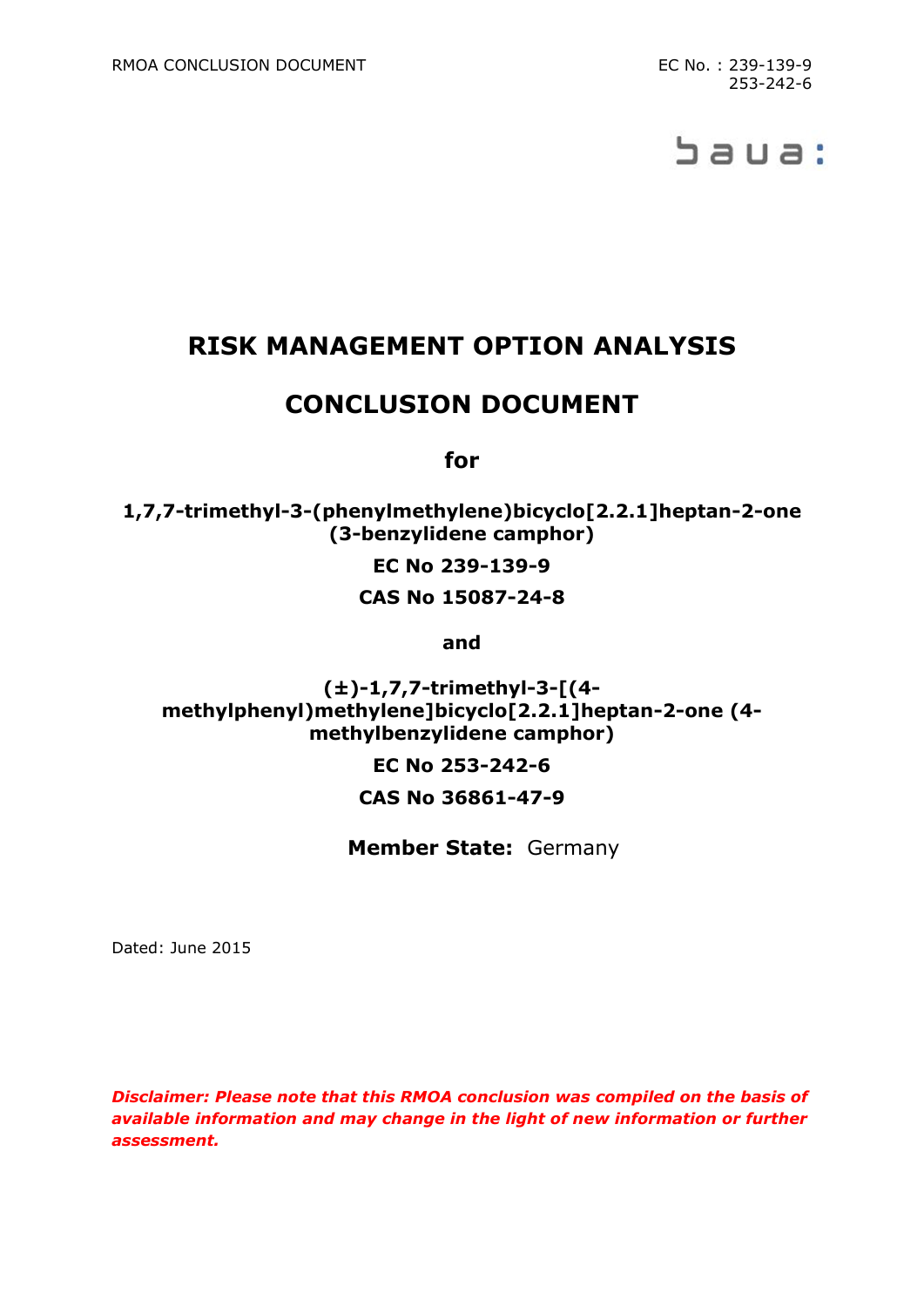#### **Foreword**

-

The purpose of Risk Management Option analysis (RMOA) is to help authorities decide whether further regulatory risk management activities are required for a substance and to identify the most appropriate instrument to address a concern.

RMOA is a voluntary step, i.e., it is not part of the processes as defined in the legislation. For authorities, documenting the RMOA allows the sharing of information and promoting early discussion, which helps lead to a common understanding on the action pursued. A Member State or ECHA (at the request of the Commission) can carry out this case-bycase analysis in order to conclude whether a substance is a 'relevant substance of very high concern (SVHC)' in the sense of the SVHC Roadmap to 2020<sup>1</sup>.

An RMOA can conclude that regulatory risk management at EU level is required for a substance (e.g. harmonised classification and labelling, Candidate List inclusion, restriction, other EU legislation) or that no regulatory action is required at EU level. Any subsequent regulatory processes under the REACH Regulation include consultation of interested parties and appropriate decision making involving Member State Competent Authorities and the European Commission as defined in REACH.

This Conclusion document provides the outcome of the RMOA carried out by the author authority. In this conclusion document, the authority considers how the available information collected on the substance can be used to conclude whether regulatory risk management activities are required for a substance and which is the most appropriate instrument to address a concern. With this Conclusion document the Commission, the competent authorities of the other Member States and stakeholders are informed of the considerations of the author authority. In case the author authority proposes in this conclusion document further regulatory risk management measures, this shall not be considered initiating those other measures or processes. Since this document only reflects the views of the author authority, it does not preclude other Member States or the European Commission from considering or initiating regulatory risk management measures which they deem appropriate.

<sup>&</sup>lt;sup>1</sup> For more information on the SVHC Roadmap: [http://echa.europa.eu/addressing-chemicals-of](http://echa.europa.eu/addressing-chemicals-of-concern/substances-of-potential-concern)[concern/substances-of-potential-concern](http://echa.europa.eu/addressing-chemicals-of-concern/substances-of-potential-concern)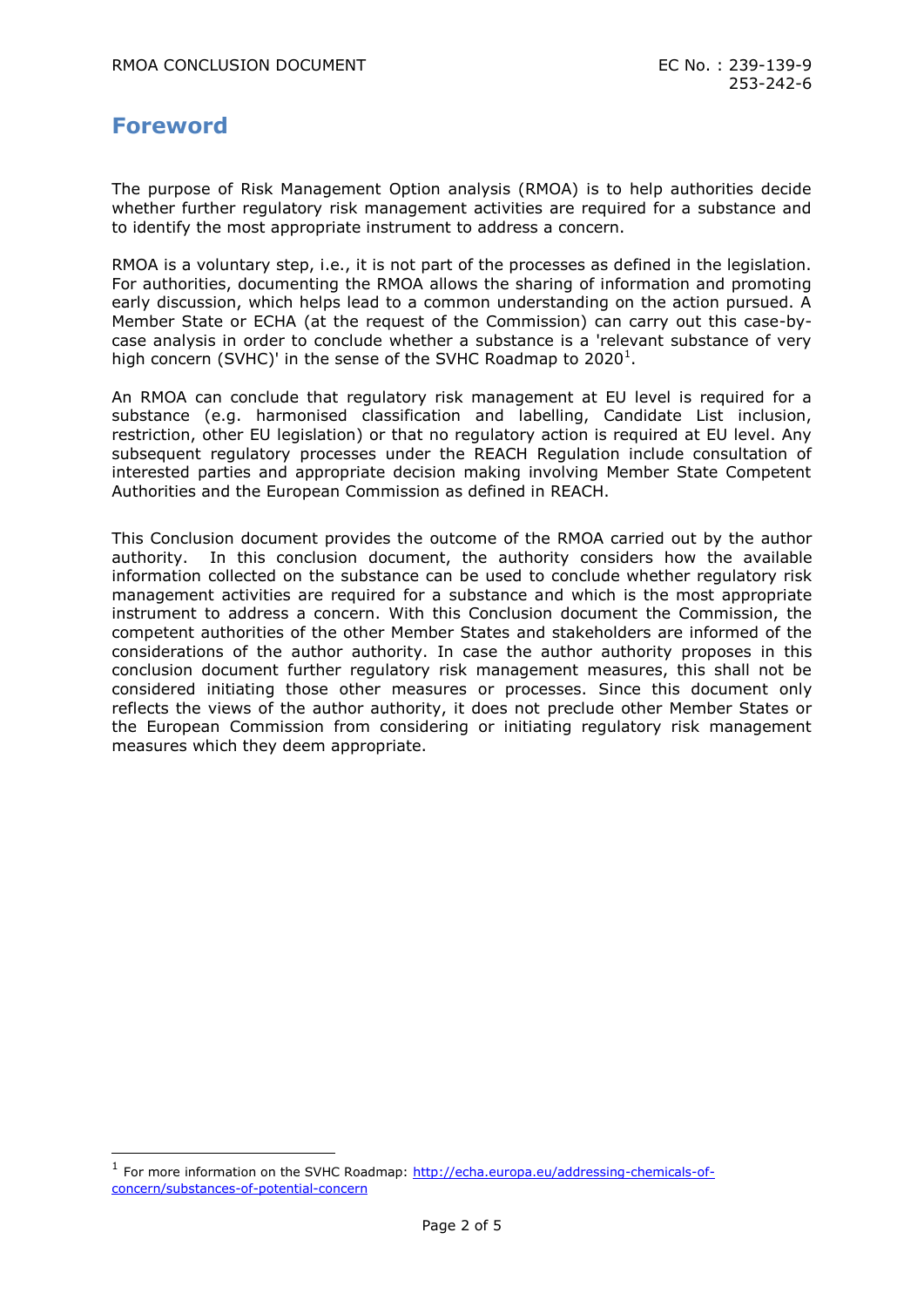#### **1. OVERVIEW OF OTHER PROCESSES / EU LEGISLATION**

The RMOA process on 3-benzylidene camphor (3-BC) and 4-methylbenzylidene camphor (4-MBC) was started on 23.09.2014 (PACT inclusion date). The draft RMOA has been presented at the Risk Management Expert Meeting 26./27.02.2015 and completed in April 2015.

3-BC is listed in the REGULATION (EC) No 1223/2009 OF THE EUROPEAN PARLIAMENT AND OF THE COUNCIL of 30 November 2009 on cosmetic products, in Annex VI: List of UV-filters allowed in cosmetic products with a maximum concentration in ready for use preparations of 2%. However, the Scientific Committee on Consumer Safety (SCCS) of the European Commission concludes in its opinion on 3-benzylidene camphor<sup>2</sup> published in 2013 that even a use of this substance up to 2% in cosmetic products is not safe, owing to clear evidence of embryo-toxicity at 50 mg/kg bw/day and above in a developmental toxicity study.

In February 2015, the Standing Committee on Cosmetic Products has approved the removal of 3-BC from Annex VI and the inclusion into Annex II (list of substances prohibited in cosmetic products) of Regulation (EC/1223/2009).

4-MBC is also listed in the REGULATION (EC) No 1223/2009 OF THE EUROPEAN PARLIAMENT AND OF THE COUNCIL of 30 November 2009 on cosmetic products, ANNEX VI: List of UV filters allowed in cosmetic products with a maximum concentration in ready for use preparations of 4%. The Scientific Committee on Consumer Products concluded in its opinion adopted in 2008 that 4-MBC can be considered safe for use in finished cosmetic products (whole body application) at a concentration of up to  $4\%$ <sup>3</sup>.

Beside these regulations regarding the use of both substances in cosmetic products no other legislative process is ongoing.

## **2. CONCLUSION OF RMOA**

This conclusion is based on the REACH and CLP data as well as other available relevant information taking into account the SVHC Roadmap to 2020, where appropriate.

| <b>Conclusions</b>                               | <b>Tick</b><br>box |
|--------------------------------------------------|--------------------|
| Need for follow up regulatory action at EU level |                    |
| Harmonised classification and labelling          |                    |
| Identification as SVHC (authorisation)           | x                  |
| Restrictions                                     |                    |
| Other EU-wide measures                           |                    |
| No need for regulatory follow-up action          |                    |

-

<sup>&</sup>lt;sup>2</sup> http://ec.europa.eu/health/scientific\_committees/consumer\_safety/docs/sccs\_o\_134.pdf

<sup>3</sup> http://ec.europa.eu/health/ph\_risk/committees/04\_sccp/docs/sccp\_o\_141.pdf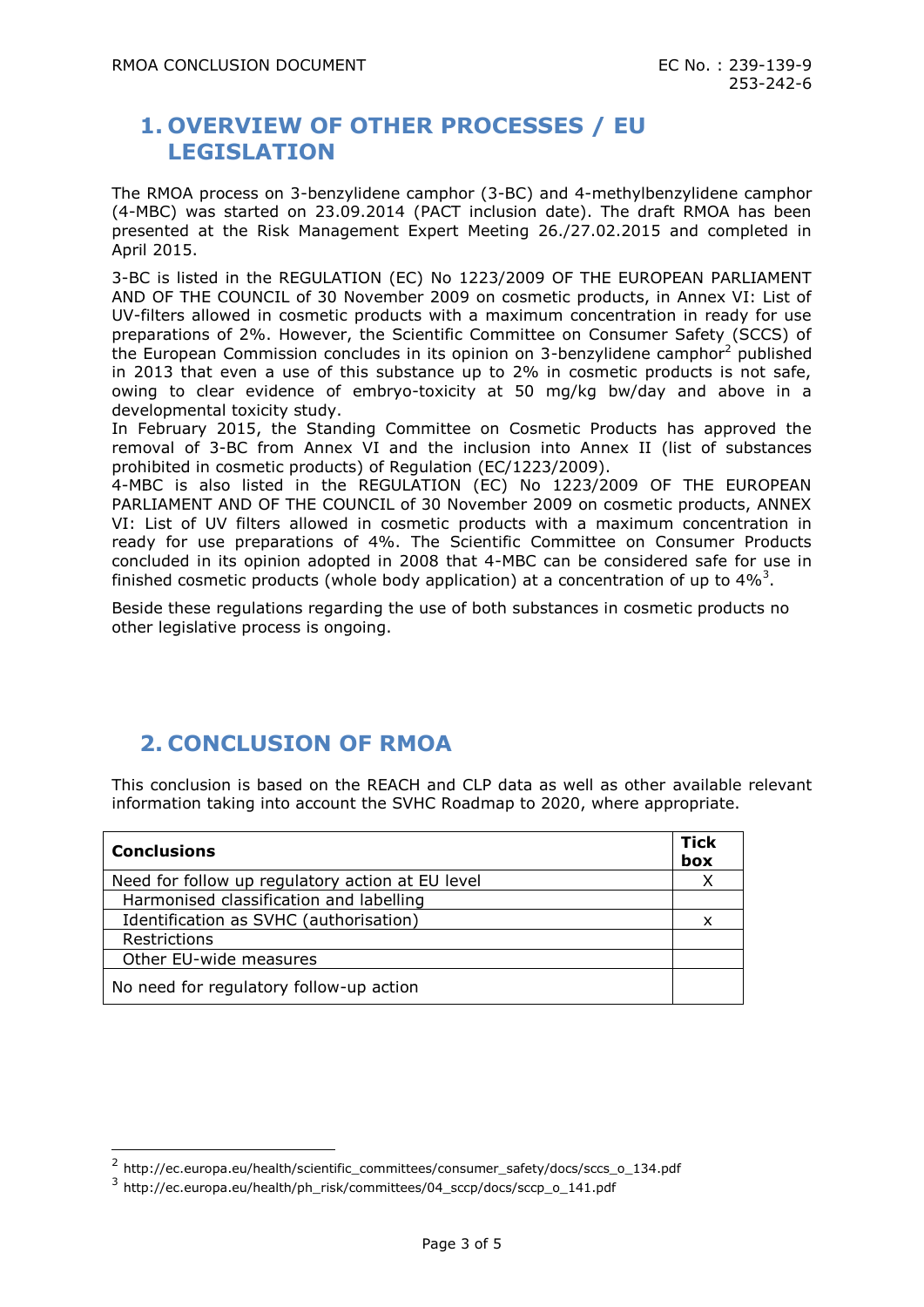## **3. FOLLOW-UP AT EU LEVEL**

#### **3.1 Need for follow-up regulatory action at EU level**

#### **3.1.1 Identification as a substance of very high concern, SVHC (first step towards authorisation)**

According to the available hazard data 3-benzylidene camphor fulfils the criteria for Article 57 (f) because it is a substance with endocrine disrupting properties for which there is scientific evidence of probable serious effects to the environment which gives rise to an equivalent level of concern to those of other substances listed in points [(a) to (e)] of Article 57 of the REACH regulation.

The available hazard data demonstrate an endocrine mediated mode of action of 3-BC unfold adverse effects on the (sub)population level. Thus, there is strong evidence from high quality studies pointing to endocrine mediated adverse effects in various fish species. Additionally, screening data indicate a significant bioaccumulation potential of the substance.

These effects are severe with regard to the type of effects and the concentrations causing the effects. Evidence from several test data show that effects of 3-benzylidene camphor fit to those of other active compounds showing estrogenic activity, which are considered serious for the environment due to the type of effects. Effects remain manifest even after exposure has ceased and the fact that exposure during sensitive life stages may change the endocrine feedback system resulting in effects during the entire life.

Although no chronic test for an environmentally relevant species is available for 4 methylbenzylidene camphor (4-MBC), the highly similar chemical structure (MoA), which allows for setting up a one-to-one read-across scenario from the data available for 3-BC, and the available *in vitro* literature data for 4-MBC give raise for the same concern. Hence, 4-MBC is also considered to fulfil the criteria for Article 57 (f) because it is a substances with endocrine disrupting properties for which there is scientific evidence of probable serious effects to the environment which gives rise to an equivalent level of concern to those of other substances listed in points [(a) to (e)] of Article 57 of the REACH regulation.

Both substances have not been registered yet, although preregistrations indicated registrations in 2010 and 2013. The number of individual notifications in ECHA's C&L Inventory database<sup>4</sup> leads to the conclusion that 3-BC and 4-MBC are commercially relevant inside Europe.

Regarding the use in cosmetics it is expected that 3-BC will no longer be used due to the approved removal from Annex VI and inclusion into Annex II of Regulation (EC/1223/2009). Since the Scientific Committee on Consumer Products considers the use of 4-MBC to be safe for human health up to a maximum concentration in ready for use preparations of 4%, it is not expected that the substance will be removed from Annex VI of the Cosmetics Regulation and it is assumed that the use of 4-MBC will continue or even increase when used as a substitute for 3-BC.

There are indications that 3-BC and 4-MBC are also used for other applications than cosmetics. Although it is expected that 3-BC will no longer be used in cosmetics it cannot be excluded that other uses will lead to environmental emissions of both substances.

For certain UV filter substances regulatory activities have been initiated or they are subject to substance evaluation due to environmental concerns which need to be clarified. With respect to that it can be expected that 3-BC and 4-MBC might gain more

-

<sup>4</sup> http://echa.europa.eu/information-on-chemicals/cl-inventory-database (last accessed 11.05.2015)